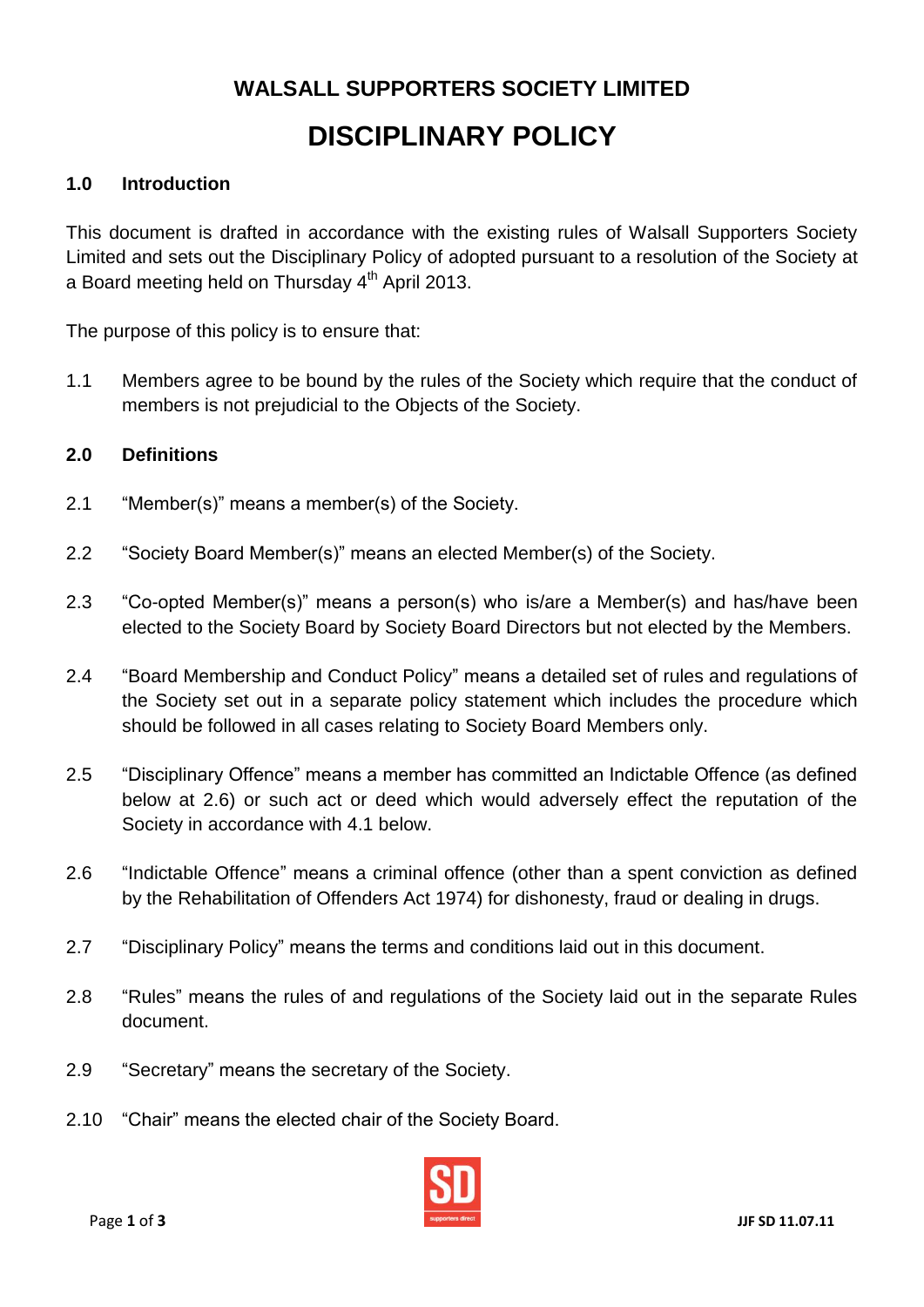- 2.11 "Society" means Walsall Supporters Society Limited (also known as Walsall Football Supporters Trust).
- 2.12 "Society Board" means the Board of the Society including any Co-opted Members.

## **3.0 Co-opted Society Board Members**

3.1 Co-opted Society Board Members may not serve on a disciplinary committee.

#### **4.0 Procedure**

- 4.1 Where any Member is deemed by a majority of the Society Board to have committed a Disciplinary Offence as defined in this document or has otherwise acted in a way which a majority of the Society Board believe is in contrast of the spirit of this document and/or the Rules, they shall be at liberty to constitute a Disciplinary Committee ("the Disciplinary Committee) to determine the facts relating to the matter and take such measures as the Committee sees fit. If the Society Board decides to constitute a Disciplinary Committee the Member(s) concerned will be suspended from membership of the Society and shall not be entitled to vote nor attend general meetings for the period of suspension.
- 4.2 The Disciplinary Committee will consist of the then Chair and Vice Chair of the Society Board unless one or both of them is the subject of the disciplinary action, in which case another member of the Society Board will be selected by the Society Board as Chair of the Disciplinary Committee. In addition up to 3 but no less than 2 other Society Board members (who shall not be the subject of the disciplinary action) shall sit on the Disciplinary Committee. The Chair of the Disciplinary Committee shall have the casting vote if necessary.
- 4.3 Either the Society Board or the Member(s) who are the subject of the hearing may request for an Independent member to join the Disciplinary Committee. The Independent member will be selected on the basis of mutual agreement, and shall for the avoidance of doubt not be someone who has served with any of the subjects of the hearing on any board or committee, and shall ideally not be a member of the Society itself.
- 4.4 In the event that it is not possible to agree the identity of the independent member, Supporters Direct will select the independent member.
- 4.5 All members of the Disciplinary Committee shall treat its proceedings as confidential, unless the subjects of the hearing waive that right directly, or violate the confidentiality through making public comment about its proceedings.
- 4.6 All incidental expenses for independent members shall be met by the Society.